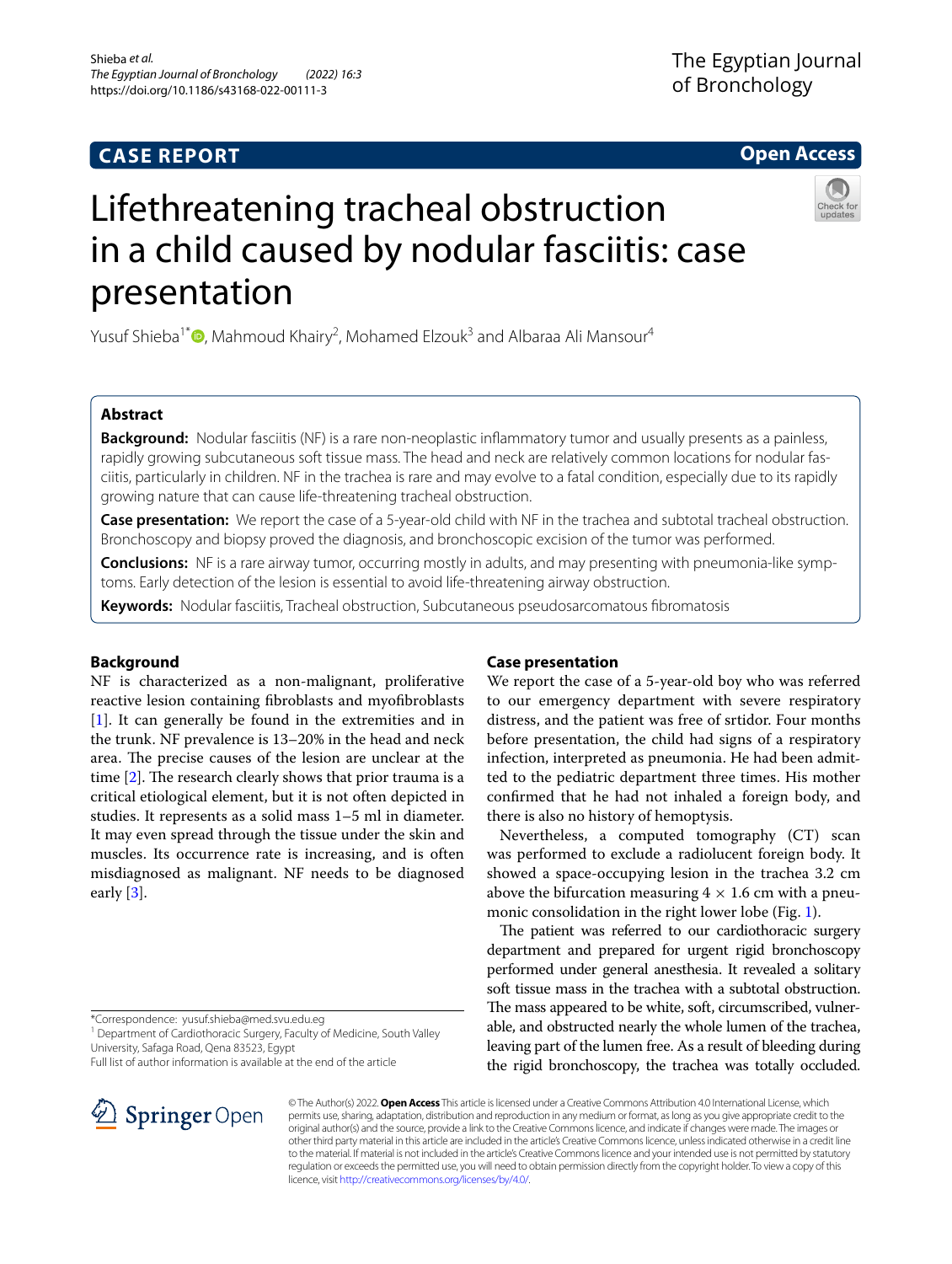

<span id="page-1-1"></span><span id="page-1-0"></span>